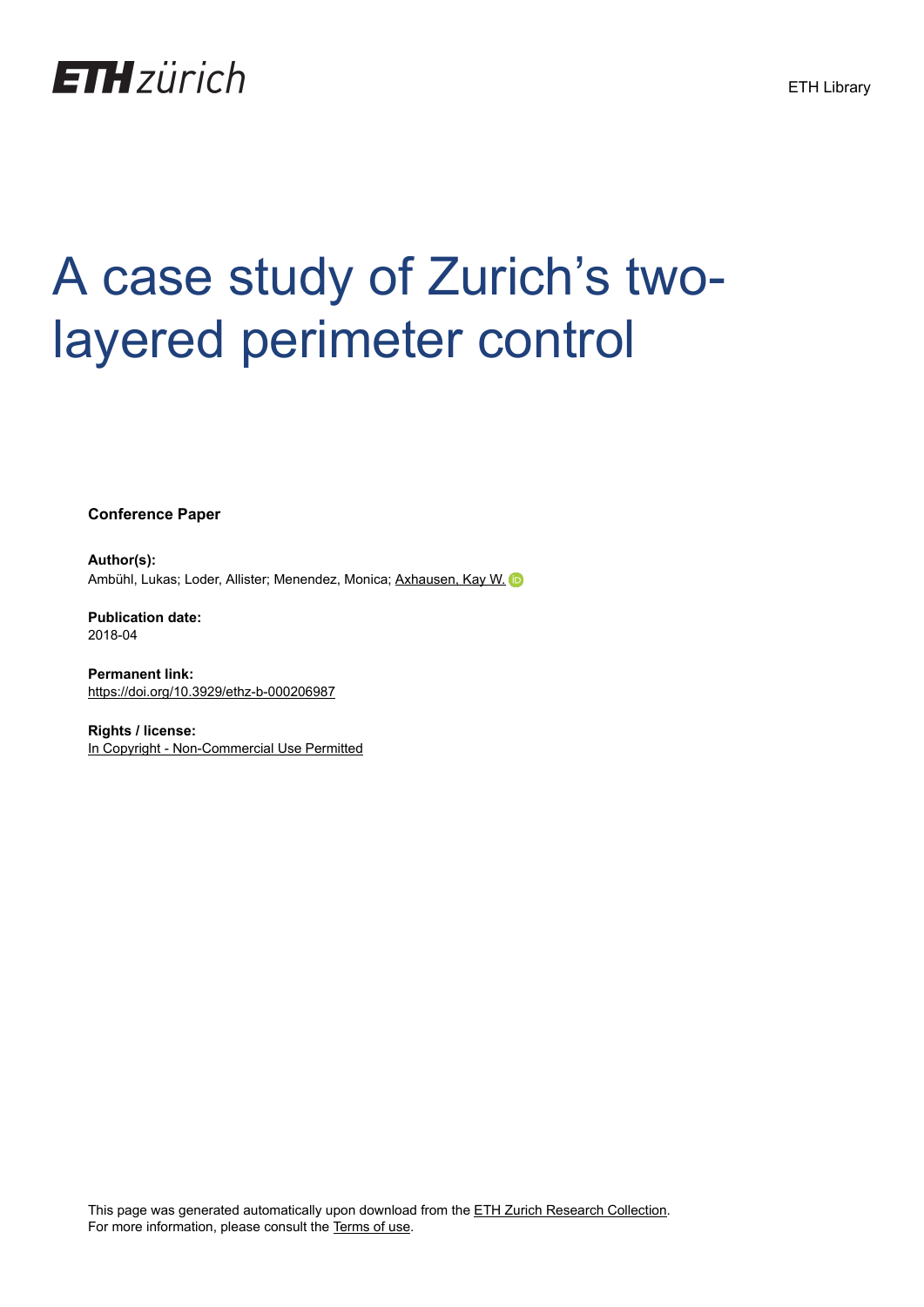### *Proceedings of 7th Transport Research Arena TRA 2018, April 16-19, 2018, Vienna, Austria*

# A case study of Zurich's two-layered perimeter control

## Lukas Ambühl, Allister Loder, Monica Menendez, Kay W. Axhausen

*<sup>a</sup>ETH Zurich, Institute for Transport Planning and Systems (IVT), Stefano-Franscini-Platz 5, 8093 Zürich, Switzerland*

#### **Abstract**

This paper evaluates Zurich's perimeter control with loop detector data from the entire city. We compare the speed indices and congestion levels within the controlled area and its surrounding areas using the concept of the macroscopic fundamental diagram (MFD). At times of heavy congestion, vehicles are prevented by two layers of control to enter the perimeter of the inner city. With the introduction of the concept of the MFD and the control derived thereof, Zurich's perimeter control has received some academic attention, however, an analysis of its performance has not been reported. We find evidence that the perimeter control, which is primarily informed by the flow levels, performs well – even though such a flow-based perimeter control has not been popular with academics so far.

*Keywords:* Macroscopic fundamental diagram; case study; Zurich; perimeter control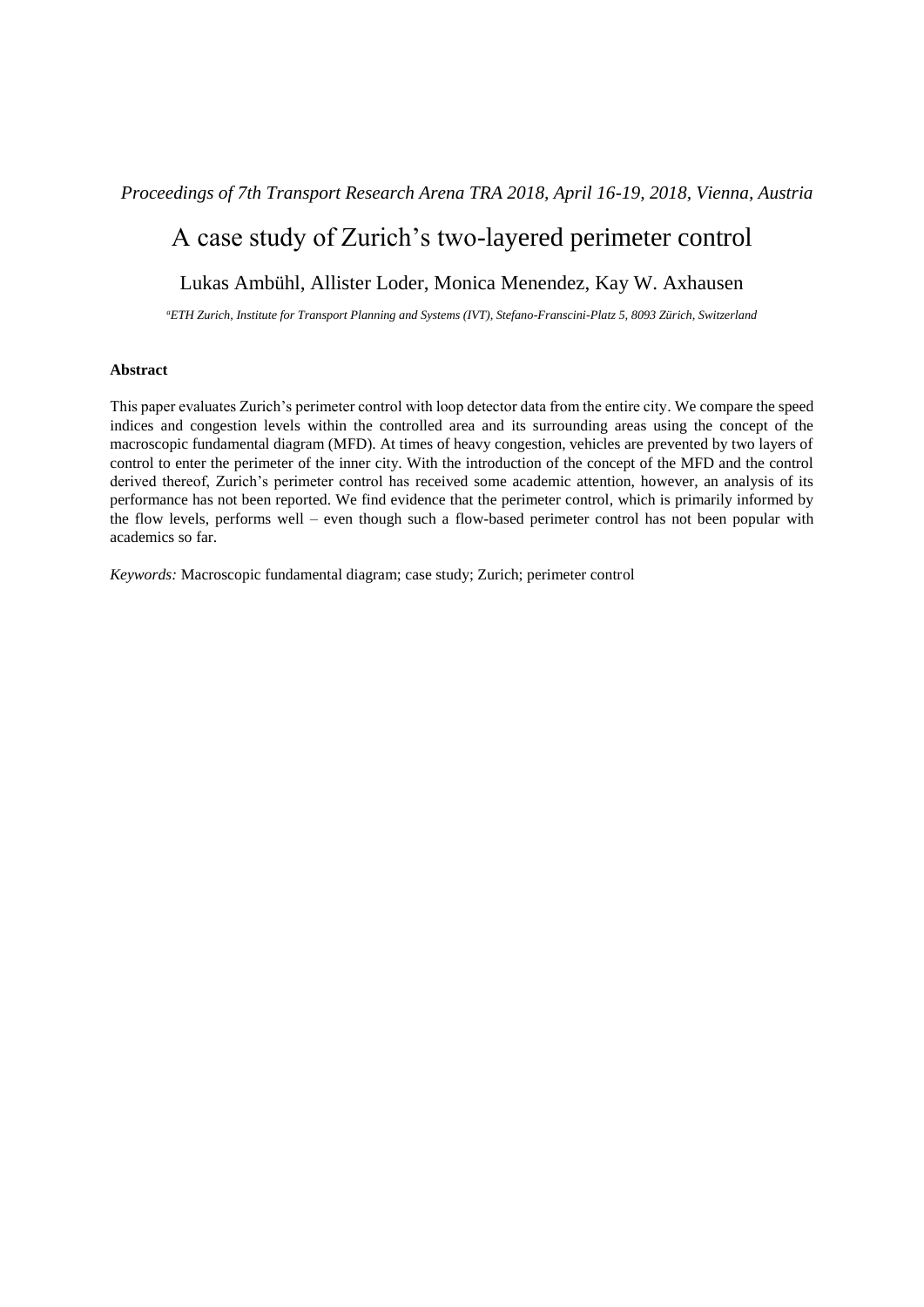#### **1. Introduction and Background**

For a long time, Zurich's transport strategy focused on reducing car dependency with a variety of measures, e.g. promotion of public transport and restrictive parking policies (Buehler, Pucher, Gerike, & Götschi, 2016). At the same time, the road traffic department developed its own traffic management system aiming at improving traffic conditions under the given circumstances. The resulting traffic management system combines an adaptive traffic signal control system with public transport priority at intersections, and a gating control scheme at the perimeter of the city of Zurich (Ortigosa, Menendez, & Tapia, 2014).

The concept of the macroscopic fundamental diagram (MFD) recently introduced by Daganzo and Geroliminis allows to evaluate for the first time the efficiency of such a traffic management system at large urban scale (Daganzo, 2007; Geroliminis and Daganzo, 2008). The MFD relates the average vehicular network density (measured in e.g. veh/km) and the average vehicular network flow (measured in e.g. veh/h) in a urban region. If the demand is varying slowly and the region is relatively homogeneous, the MFD exhibits little scatter and follows a well-defined and reproducible curve as presented in Figure 1. When we average the traffic behavior of all links in a certain region, we observe a similar congestion pattern every day. Similar as its link-based counterpart, the fundamental diagram, has a congested and an uncongested branch. The average network flow increases with increasing average network density until it reaches the critical density; thereafter the average flow decreases with increasing density. In other words, the MFD exhibits a maximum average flow at the critical density. The concept of the MFD is consistent with the physics of traffic flow and analytical methods exist to approximate the MFD from a combination of infrastructure and traffic control parameters. Empirical MFDs have been shown to exist in various cities, notably in Yokohama, Japan and in Zurich, Switzerland (Geroliminis and Daganzo, 2008; Loder *et al.*, 2017). There are generally two types of data sources used to estimate empirical MFDs, loop detector data (LDD) and floating car data (FCD), although a new study has also proposed the use of data from public transport automated vehicle location (AVL) devices (Dakic and Menendez, 2017). Measurements from fixed loops installed on certain roads usually report the occupancy and the vehicle flow. Occupancy represents the fraction of time during which the loop is occupied by a vehicle, and can be converted to vehicle density using a scalar conversion. FCD, on the other hand, is based on measurements from vehicle trajectories from a subset of all vehicles (e.g. cars equipped with a GPS) (Ambühl *et al.*, 2017). Another alternative is the fusion or combination of these two data sets (Ambühl and Menendez, 2016).



Fig. 1 A schematic MFD, where q is the average network flow and k is the average network density.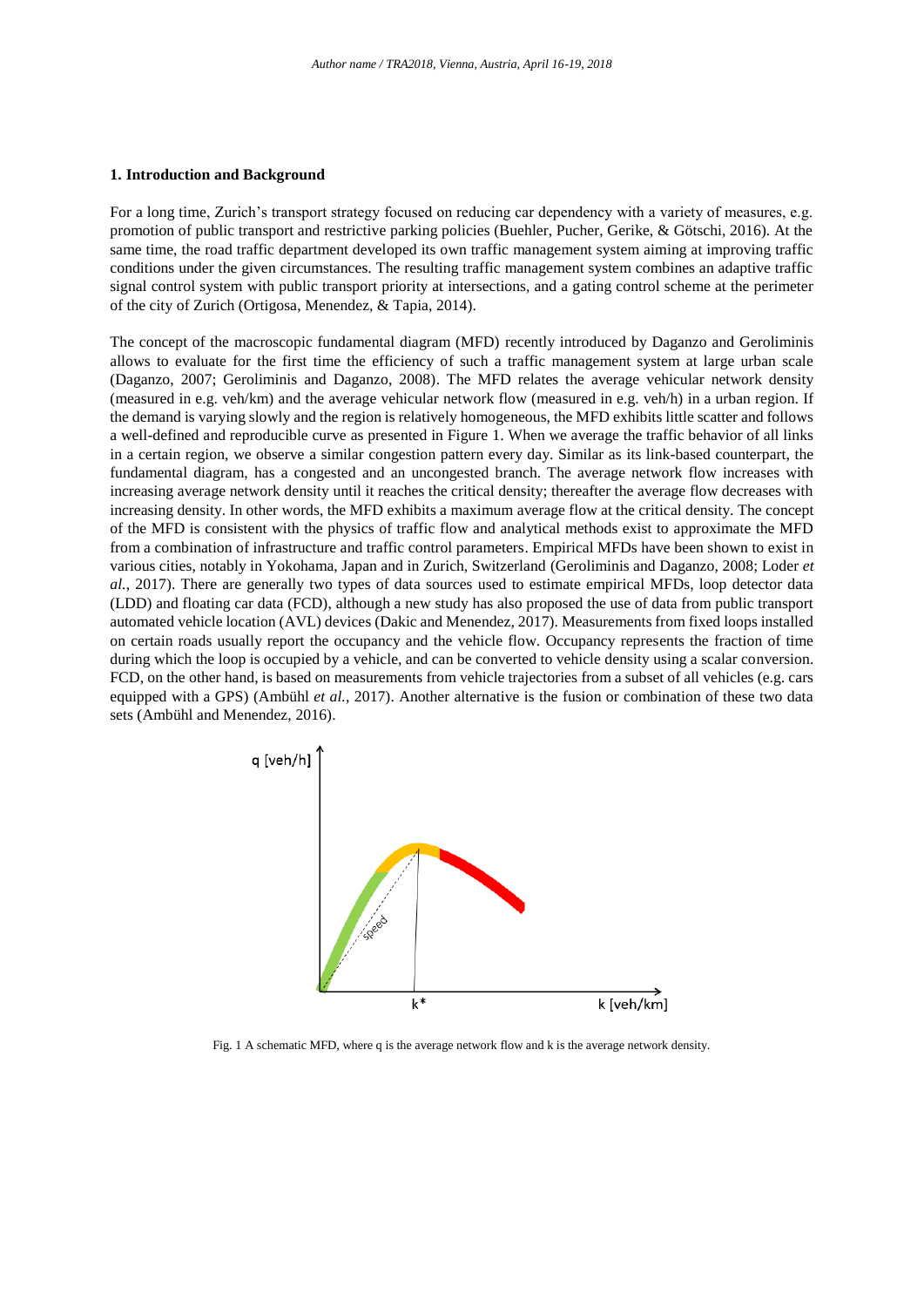The MFD can be used as a monitoring tool, where it gives information about the level of service (LOS) of traffic conditions in a specific region. It is clear that any state with a traffic density higher than the critical density is an undesired traffic state – not only with respect to congestion levels but also to travel times. With this in mind, it is possible to create a macroscopic control scheme, that tries to keep the average vehicular density within a certain



Fig. 2 Overview of perimeter control scheme of the city of Zurich.

perimeter below the critical density. Recently, there have been significant advances in this field, many studies have shown the performance and efficiency of such perimeter-based control (Aboudolas and Geroliminis, 2013; Geroliminis, Haddad and Ramezani, 2013; Yang, Zheng and Menendez, 2017). The basic idea remains for all control mechanisms the same: to monitor the density within the perimeter and control the traffic signals at the perimeter's entries. All of the existing studies investigating perimeter controls are based on traffic simulations.

Since 2007 the city of Zurich operates an innovative perimeter control scheme, which in essence follows the ideas of the macroscopic perimeter control explained above (Ortigosa, Menendez and Tapia, 2014). Around 23 roads in the city center (approximately  $2.6 \text{ km}^2$ ) are constantly monitored with respect to flow (and a few roads also for occupancy) and their measurements are aggregated to an LOS for the inner city. Based on the LOS, the signal phases on major arterials leading into the city are adjusted. Figure 2 gives an overview of the perimeter and the signals controlled. It is noteworthy that almost all signals are located where enough road space is available. This explains why some of the affected traffic signals are more than 5 km away from the perimeter's boundaries. Depending on the LOS, the green times of the traffic signals are reduced by around 5-20%. In addition to this first layer of control, there is a second layer which reacts more aggressively to the levels of congestion in the inner city. The traffic signals controlled by this layer are within close proximity of or even inside the perimeter. Here, green times are reduced by a third or by half, if necessary. This second layer depends mostly on the flow values of loops located inside the perimeter. Once the flow reaches a threshold around 95% of the expected maximum flow, the second layer is activated.

In summary, at times of heavy congestion, vehicles are prevented by two layers of control to enter the perimeter of the inner city. Interestingly, the city of Zurich planned and implemented the current system before the concept of the MFD was even formulated. In light of this fact, it is clear that the control is not directly linked to the MFD, but is a product of the city's traffic engineers' expertise. With the introduction of the concept of the MFD and the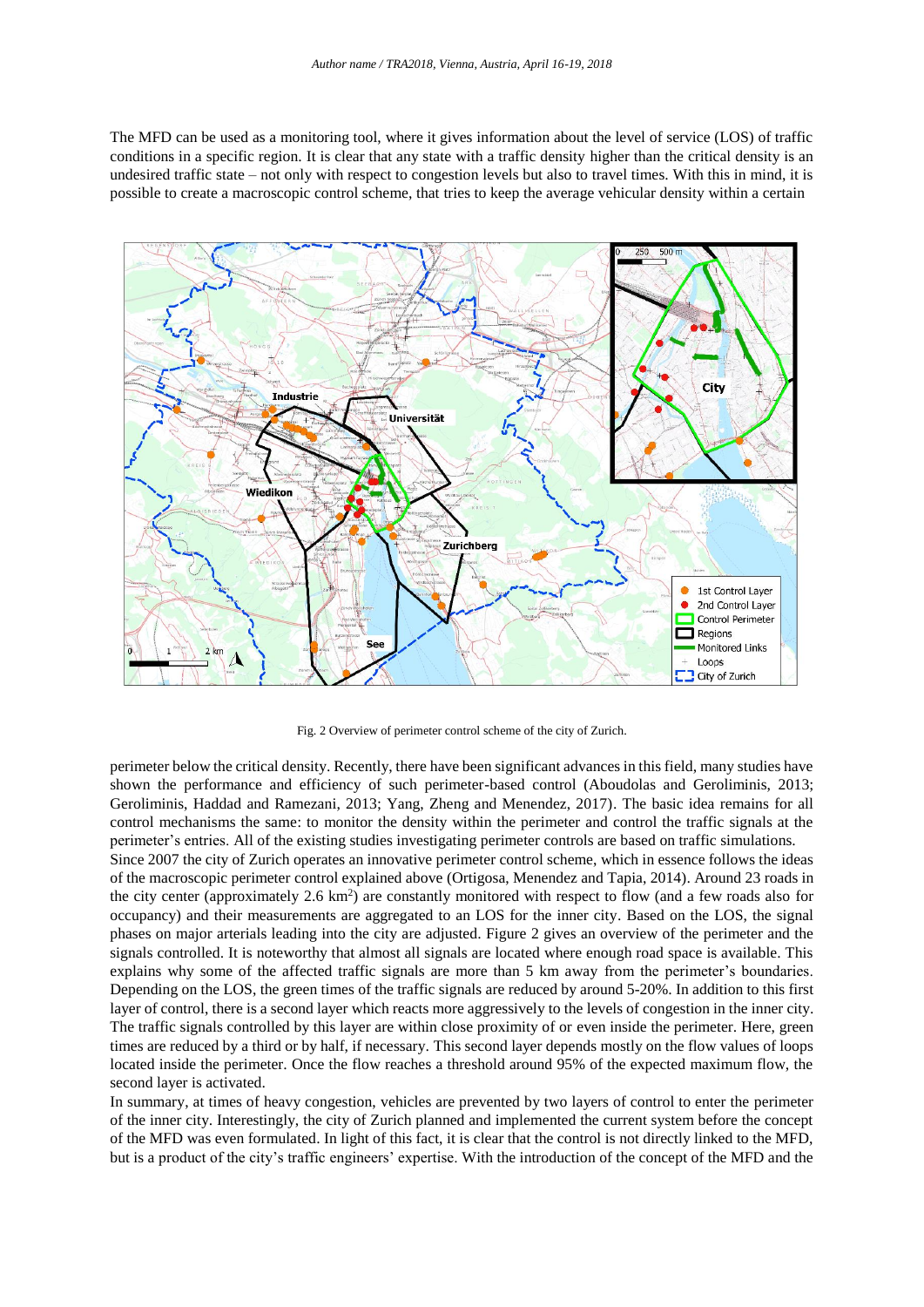control derived thereof, Zurich's perimeter control has received some academic attention, however, an analysis of its performance has not been reported.

This paper evaluates Zurich's perimeter control with loop detector data from the entire city by comparing congestion within the controlled area, its surrounding areas and its inbound arterials using the concept of the MFD. In case of a sufficiently well operating gating control scheme, we should not observe traffic conditions in the MFD beyond the critical density inside the controlled area (Haddad & Geroliminis, 2012).

#### **2. Data and Methodology**

We base our analysis on loop detector data acquired for the time period from  $26<sup>th</sup>$  of October to  $31<sup>st</sup>$  of October 2015. There are around 4'500 loop detectors installed in the city of Zurich. Their purpose is to inform the adaptive signal control at intersections and to identify congestion on some roads. The loops report flow and occupancy in an interval of 3 min with a resolution of 0.1s.

The same data set has been used successfully for other macroscopic estimations, e.g. for the 3D-MFD, which quantifies trade-offs between different modes or to demonstrate advanced data fusion techniques (Ambühl and Menendez, 2016; Dakic and Menendez, 2017; Loder *et al.*, 2017). The accuracy of the LDD data set has been cross-examined with FCD data for the same time period. Speed deviations between the two data sets were found to be below 2.6 km/h on average, which indicates a very high accuracy of the loop detectors. Moreover, the error of loop detector measurements in Zurich is generally below 5% (Loder *et al.*, 2017).

The loop detectors and the analyzed zones are shown in Figure 2. The chosen zones are relatively small and roughly follow the control zones the city uses for its traffic signal control system. This ensures that the analyzed regions are relatively homogeneous. The city center has 126 loops, Industrie 84, See 67, Universität 42, Wiedikon 104, and Zurichberg 91.

Dividing the loop detector occupancy measurement by the space-effective mean length of a car results in an estimate of traffic density. For the Zurich case, we estimate a space-effective mean length of a car as 6.3m (AKP Verkehrsingenieure AG, 2016).

To the derive the MFD, we use the formulas given by Geroliminis and Daganzo, where the flow and density are weighted by the link length and averaged within a time slice (Geroliminis and Daganzo, 2008). More details about the MFD estimation from empirical data can be found in Loder, Ambühl, Menendez, & Axhausen, 2017. In order to better compare the different regions, we introduce the speed index  $v/v_f$ , which is the ratio between the observed average speed,  $v=q/k$  (where q and k are the MFD flow and density during a time interval, respectively) and  $v_f$  is the speed in the region during free flow conditions. We define the free flow speed as the  $99<sup>th</sup>$  speed percentile.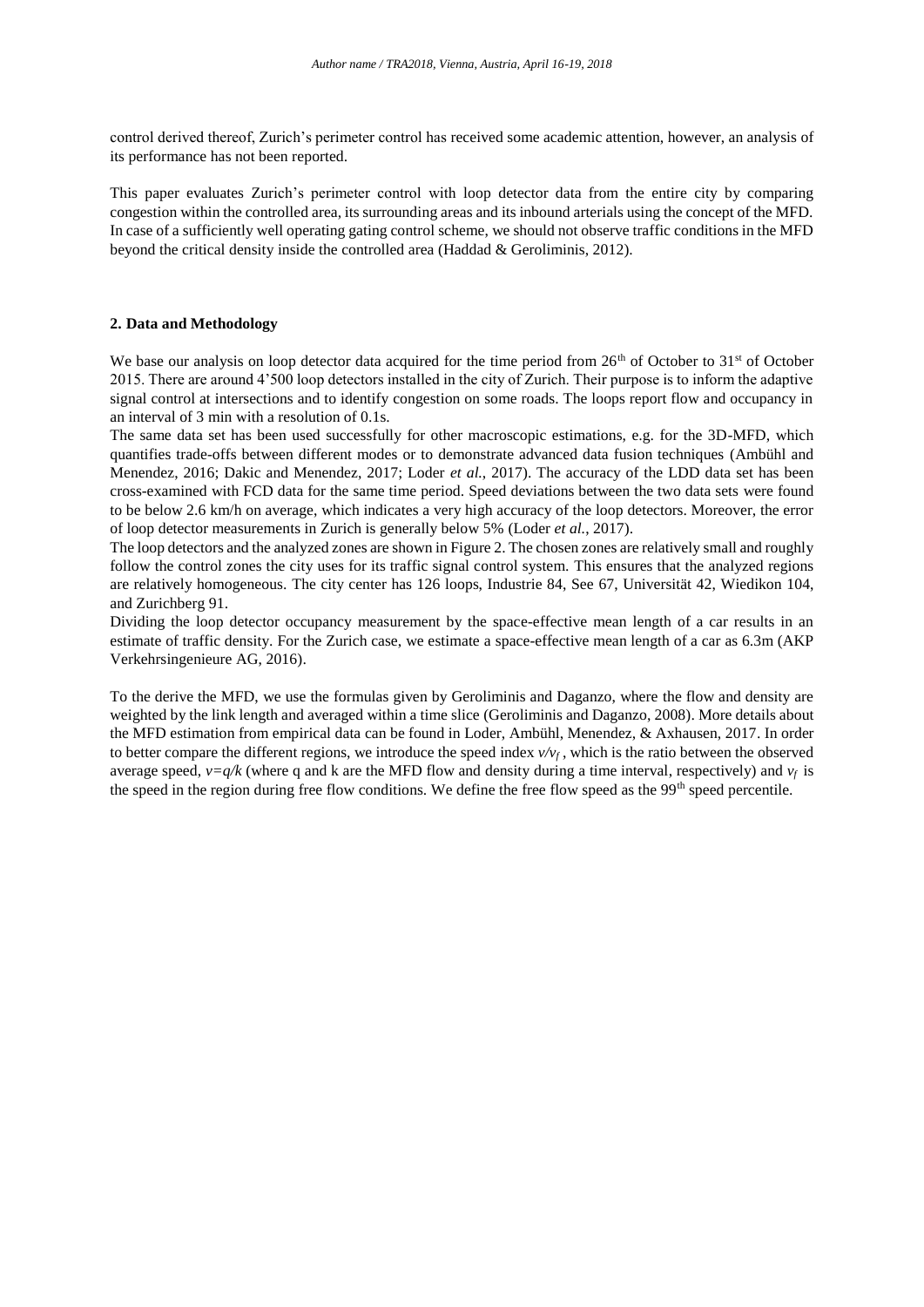#### **3. Results**

Figure 3 shows the speed index for an average day in the different regions defined in Figure 2. We see a clear drop of the index in the morning and an even more significant drop during the evening peak. It is clear that the lower the speed index, the worse traffic conditions are. The city center which is monitored and targeted by the perimeter control follows similar trends as the surrounding regions, however, it performs significantly better than



Fig. 3 The macroscopic speed indices for different region in the city of Zurich.

at least 4 of the surrounding regions during the morning peak. During the evening peak, it performs better than all of the surrounding regions. This finding is of importance, as we usually expect higher levels of congestion towards the center of a city. Arguably, these findings are due to the perimeter control. Interestingly, the region around Wiedikon shows relatively high speed indices throughout the morning and early afternoon, whereas the other regions have a speed index at around 0.3. The reason for this is likely to be found in the location of the traffic signals that are affected by both, the first and the second layer of perimeter control. Most of the traffic signals for the less aggressive first layer are located outside of Wiedikon, whereas in the two other regions, a substantial number of first layer traffic signals are inside the regions. Therefore, vehicles are already hindered before they even enter Wiedikon; in the case of the other two regions, vehicles are kept waiting in the two regions, which lowers the average speed significantly. Nonetheless, during the evening peak, the first layer is not capable of protecting the inner city from congestion by itself, since most traffic now originates from the city with destinations to the outside. Still, much traffic needs to transit the center of the city, as 3 out of 5 bridges which are on city ground and cross its main river Limmat are within the center region. This explains why, the second layer of perimeter control is important during the evening peak – it acts at the immediate boundaries of the city center, especially towards Wiedikon (which is the region with the least signals controlled by the first layer). In other words, in the evening, when people leave the business districts of Zurich, the city center is protected additionally by the second and more aggressive layer. During these times the city center shows the highest speed index, which is surprising, given the fact that in other cities the city center is prone to heavy congestion. Therefore, we find that the multi-layered perimeter control of

the city of Zurich works as intended at least in terms of maintaining relatively high speed index – and depends mostly on flow measurements. The latter is demonstrated in Figure 4, where we compare the city center and the region See as an illustration. The city center shows relatively little variation. We indicated the maximum average flow recorded in the city center with a dotted red line. It can be seen that this threshold is reached over a longer period of time during the evening peak. As mentioned previously, this is when the second layer of the perimeter control is most active.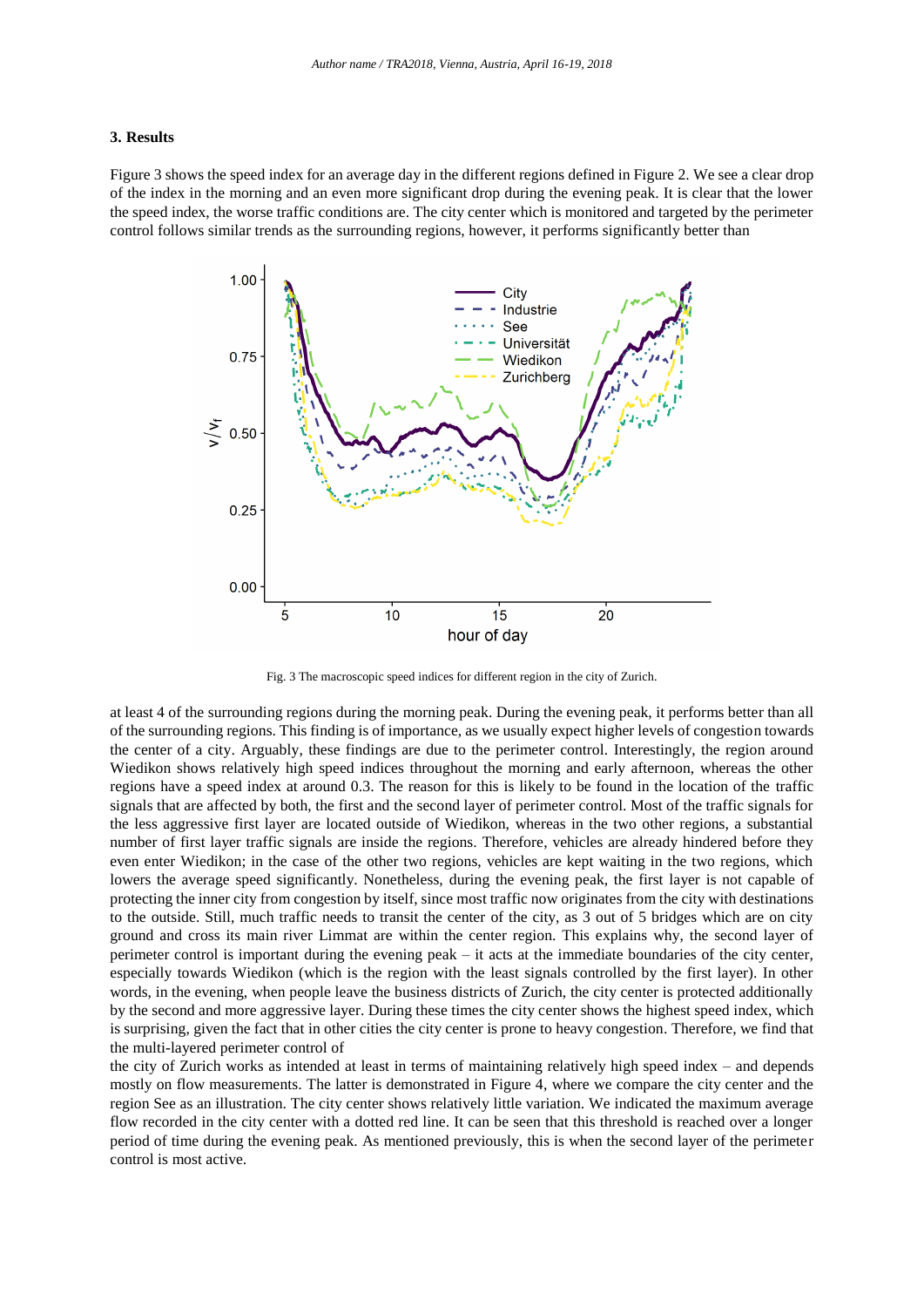

Fig. 4 Time series of the vehicle flow for two regions in Zurich.

When we compare the flow-density MFDs for the different regions, we find that the only region which shows a clear congested branch is Wiedikon. All other regions, including the city center, remain at the levels of the macroscopic capacity (orange region in Figure 1). These are indications, that the overall traffic conditions are better than what one would expect from Figure 3. Even though in certain regions, speeds decrease to around one fourth of the free flow speed, average flows do not decrease strongly in the regions surrounding neighborhoods. We attribute this effect to the first layer of control, which not only reduces congestion in the targeted region, the city center, but also in some of its surrounding neighborhoods. The reason, why we find a congested branch in Wiedikon is again found in the second layer of perimeter control. This is supported by Figure 5, which shows the



Fig. 5 MFD for the city center and Wiedikon.

MFDs for Wiedikon and the city center for a time period of one week. Every point describes a traffic state during a time period of 3 min (see Section 2). As expected, we see that the congested branch is found in the afternoon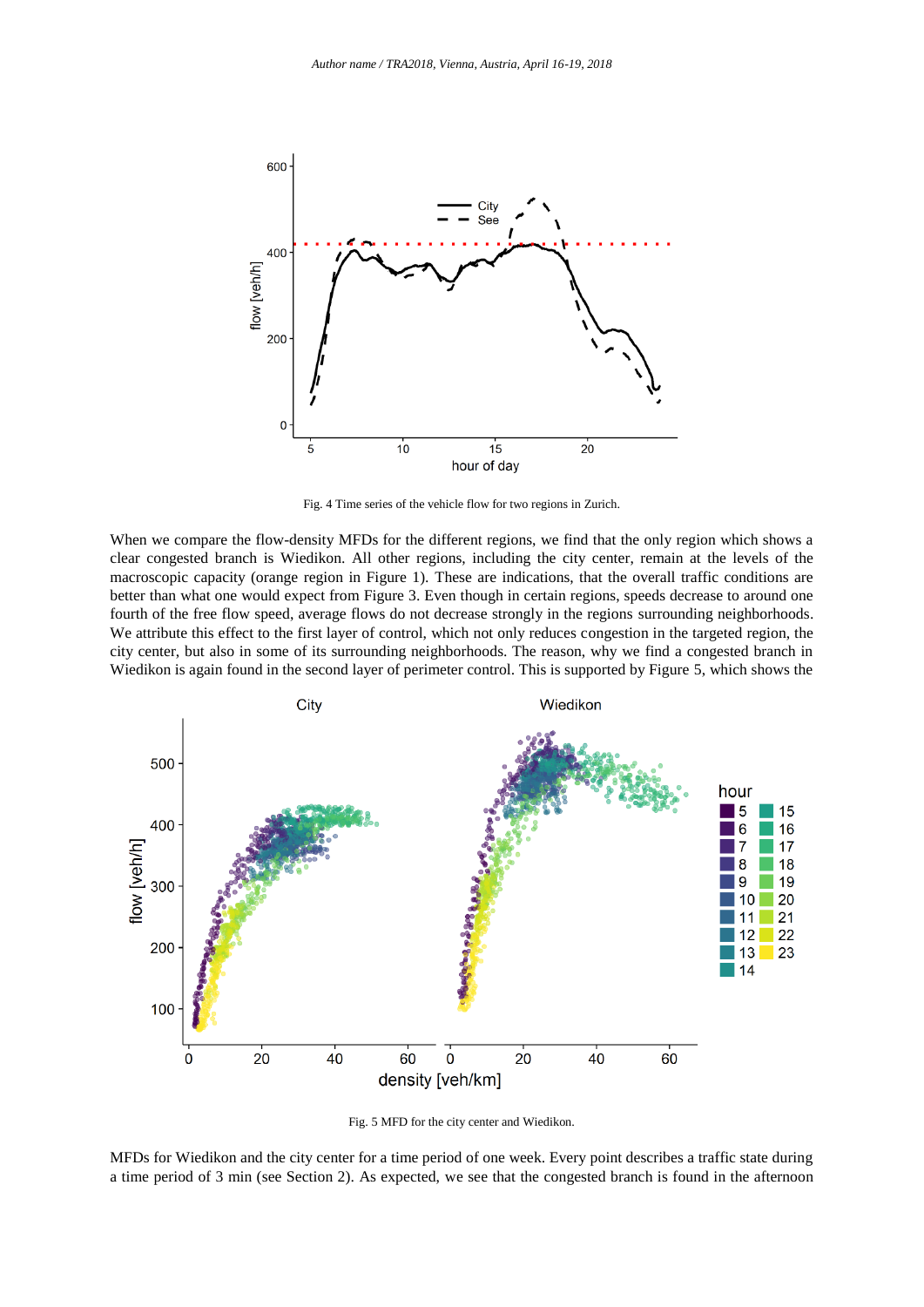only. A more detailed explanation about the differences between the MFDs of Wiedikon and the city center can be found in Loder *et al.*, 2017a.

#### **4. Conclusions**

This analysis has shown that the MFD and the indicators derived therefrom can be used to analyze the mechanism of the perimeter control of the city of Zurich. We find evidence that the perimeter control which is primarily informed by the flow levels works well – even though such a perimeter control has not been popular with academics so far. Until now, the research focus laid on perimeter control which is informed by either vehicle densities or vehicle accumulation inside the perimeter. Hence, the findings from this paper are interesting, as data from loop detectors show much higher precision for flow than for densities. Densities estimated by loops depend on their location. In other words, when loops are used, setting up a perimeter control based on flows is relatively simple and might also be more precise than if densities were measured. The caveat of such a flow based control is that every traffic flow has two corresponding traffic densities and thus does not guarantee an unconge. Nevertheless, a previous study based on a traffic simulation of the city of Zurich showed that the perimeter control which is based on the MFD could further increase the efficiency of the control (Ortigosa, Menendez and Tapia, 2014). Additionally, neighborhoods adjacent to the perimeter might benefit from a multi-region (Aboudolas and Geroliminis, 2013) or multi-scale perimeter control approach (Yang, Zheng and Menendez, 2017). It is clear that this case study has some limitations. The public transport and its prioritization scheme in the city of Zurich might affect the results. A study on the 3D-MFD has been carried out, the influence of public transport on the perimeter control, however, remains unclear. Furthermore, there might be additional effects from signal coordination, which have not been investigated yet. Even though efforts were made to minimize the biases and errors in the loop detector set, some remaining errors cannot be ruled out.

Future studies will focus on the interactions between the different modes and the perimeter control and will further deepen the understanding of Zurich's innovative perimeter control scheme.

#### **5. Acknowledgments**

This work was supported by ETH Research Grants ETH-04 15-1 and ETH-27 16-1. We wish to acknowledge the support by Gian Dönier, Urs Birchmeier and Karl Weberruss for the traffic data of Zurich. We also thank Benno Knapp for his explanations on the traffic control of Zurich.

#### **6. References**

Aboudolas, K. and Geroliminis, N. (2013) 'Perimeter and boundary flow control in multi-reservoir heterogeneous networks', *Transportation Research Part B: Methodological*, 55, pp. 265–281. doi: 10.1016/j.trb.2013.07.003.

AKP Verkehrsingenieure AG (2016) 'Forschungsprojekt VSS 2011/203 Geometrie des Fahrzeugparks der Schweiz'.

Ambühl, L., Loder, A., Menendez, M. and Axhausen, K. W. (2017) 'Empirical Macroscopic Fundamental Diagrams: New Insights from Loop Detector and Floating Car Data', *Presented at 96th Annual Meeting of the Transportation Research Board*.

Ambühl, L. and Menendez, M. (2016) 'Data fusion algorithm for macroscopic fundamental diagram estimation', *Transportation Research Part C: Emerging Technologies*, 71, pp. 184–197. doi: 10.1016/j.trc.2016.07.013.

Daganzo, C. F. (2007) 'Urban gridlock: Macroscopic modeling and mitigation approaches', *Transportation Research Part B: Methodological*. Elsevier, 41(1), pp. 49–62. doi: 10.1016/j.trb.2006.03.001.

Dakic, I. and Menendez, M. (2017) 'On the use of Eulerian sensors and Lagrangian observations from public transport and probe vehicles to estimate macroscopic fundamental diagrams in bi-modal networks', *Transportation Research Part C: Emerging Technologies*, (under first review).

Geroliminis, N. and Daganzo, C. F. (2008) 'Existence of urban-scale macroscopic fundamental diagrams: Some experimental findings', *Transportation Research Part B: Methodological*. Elsevier, 42(9), pp. 759–770. doi: 10.1016/j.trb.2008.02.002.

Geroliminis, N., Haddad, J. and Ramezani, M. (2013) 'Optimal perimeter control for two urban regions with macroscopic fundamental diagrams: A model predictive approach', *IEEE Transactions on Intelligent Transportation Systems*. IEEE, 14(1), pp. 348–359. doi: 10.1109/TITS.2012.2216877.

Loder, A., Ambühl, L., Menendez, M. and Axhausen, K. W. (2017) 'Empirics of multi-modal traffic networks – Using the 3D macroscopic fundamental diagram', *Transportation Research Part C: Emerging Technologies*, 82, pp. 88–101. doi: 10.1016/j.trc.2017.06.009.

Ortigosa, J., Menendez, M. and Tapia, H. (2014) 'Study on the number and location of measurement points for an MFD perimeter control scheme: a case study of Zurich', *EURO Journal on Transportation and Logistics*. Springer, 3(3–4), pp. 245–266. doi: 10.1007/s13676-013- 0034-0.